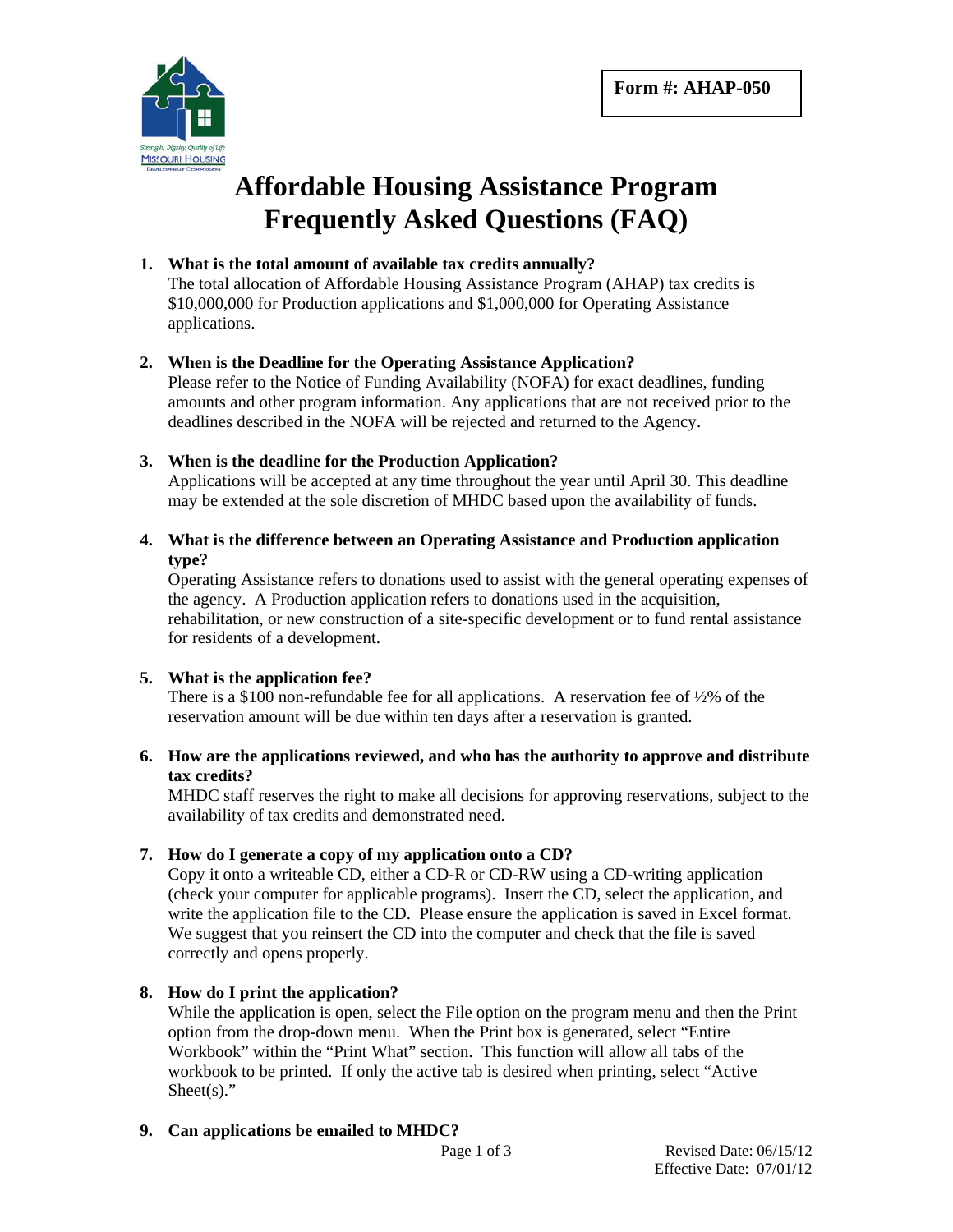

No. Any application that is emailed to MHDC will **not** be accepted as received. The only acceptable means to receive an application is through mail (any means are acceptable) or manual delivery.

# **10. Can my application be automatically rejected?**

Yes. Rejection can occur for multiple reasons as listed below:

- A. The application is not received prior to the deadline;
- B. An electronic copy of the application is not sent in with the physical copy;
- C. The proposal does not demonstrate assistance will be provided to persons at or below 50% of area or statewide median income;
- D. The application and/or supporting information does not include all requested detail. See the AHAP Program Guide (form AHAP-025) for a list of primary deficiencies that will disqualify an application.

#### **11. When will I (the Agency) receive notification of approval or denial of a tax credit reservation?**

An approval or denial letter will be sent to the Agency approximately 30 days after the round deadline (if the application is Operating Assistance) or approximately 30 days of receiving a Production application.

#### **12. Are there any guidelines that can assist me in completing/understanding the application?**

Yes, please refer to AHAP Program Guide, form AHAP-025.

# **13. What are leveraged funds and why are they important?**

Leveraged funds refer to other sources of funds obtained by the agency for the proposed development in addition to the donations related to the AHAP credits. By leveraging funds agencies minimize the need for AHAP tax credits, thereby making it possible for MHDC to spread a limited resource among more agencies and developments.

# **14. When do donations need to be received by the Agency?**

For the donor to receive AHAP tax credits, all donations must be received by an Agency prior to the reservation deadline imposed by MHDC.

- For Production credits, MHDC will assign a deadline based upon the projected timeline provided in the application.
- For Operating Assistance credits:
	- o The Round 1 deadline is typically in late December.
	- o The Round 2 deadline is typically in late April.
	- o Requests for an increase in credits approved after the Round 2 deadline require donations to be received by June 30.

In any event, all donations must be received no later than June 30.

# **15. If I obtain donations prior to receiving reservation approval, can I apply these donations to the reservation amount?**

No. Donations are eligible between the date of the reservation letter and the deadline established therein.

# **16. What if I need more tax credits?**

You may file an Increase Request form for extra tax credits.